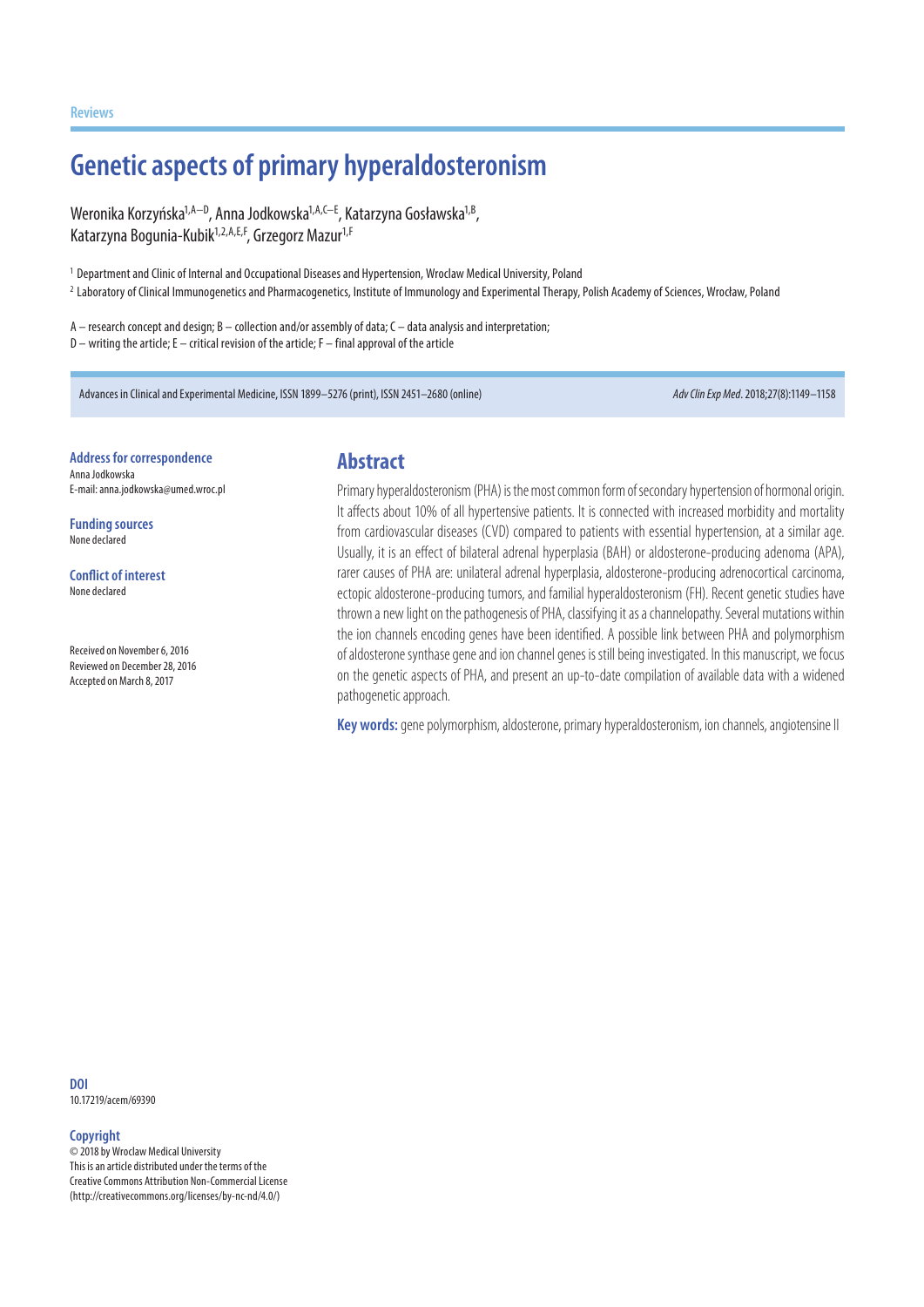### **Introduction**

Primary hyperaldosteronism (PHA) is the most common cause of secondary hypertension of hormonal origin. It can possibly concern over 10% of hypertensive patients.<sup>1</sup> Its occurrence ranges from 8 to 30% in different reports, depending on the diagnostic criteria and the sample. In the large prospective PAPY study, primary hyperaldosteronism occurred in 11.2% of newly diagnosed hypertensive patients.<sup>2,3</sup> The prevalence of PHA augments with an increase of blood pressure value and among patients with resistant hypertension it reaches up to 20%. Primary hyperaldosteronism was first described by Conn in the 1950s.4 The cause of the syndrome is excessive autonomous secretion of aldosterone, which appears to be relatively independent on the renin−angiotensin−aldosterone system (RAAS), adrenocorticotropic hormone (ACTH), and the extracellular concentration of potassium ions.<sup>1</sup>

Primary hyperaldosteronism is not a homogenous pathogenetic syndrome. It frequently occurs as the effect of bilateral adrenal hyperplasia (BAH) known also as idiopathic hyperaldosteronism (IHA) and aldosterone-producing adenoma (APA). Bilateral adrenal hyperplasia and APAs both represent about 95% cases of PHA (35% APA and 60% IHA).2 Less often PHA is a result of unilateral adrenal hyperplasia, and in very rare cases it is caused by aldosterone-producing adrenocortical carcinoma, ectopic aldosterone-producing tumors, and familial aldosteronism (FA).<sup>2</sup>

Primary hyperaldosteronism is connected with increased morbidity and mortality from cardiovascular diseases (CVD) compared to patients with essential hypertension of a similar age.5 Patients with PHA are at a higher risk of suffering a heart attack, stroke, and atrial fibrillation.<sup>5</sup> They are affected more frequently by metabolic syndrome as well.6

An excess of aldosterone exerts a number of adverse effects on a variety of organs and tissues. It has been reported to increase collagen synthesis, leading to heart muscle fibrosis, concentric remodeling and thickening of the left ventricular wall, as well as to predispose to the deterioration of left ventricular diastolic function.<sup>7,8</sup> In addition, excess of aldosterone contributes to the damage of the small vessels and to the progress of nephropathy.9 Patients with PHA, compared to essential hypertensives, have a higher initial concentration of the C-reactive protein and interleukin 6.10,11 Moreover, they are characterized by the increased thickness of the carotid intima-media, increased arterial stiffness, and more advanced vascular endothelial dysfunction than those with essential hypertension.<sup>12</sup>

There is now a growing interest in genetic determination of PHA. Recently, new forms of familial hereditary aldosteronism have been described. A number of somatic mutations connected with the APAs' appearance have been shown as well. In this manuscript we focus on the genetic aspects of primary hyperaldosteronism. We present an upto-date compilation of available data broadened by the pathogenetic approach.

### **Aldosterone: regulative physiology**

Aldosterone is a steroid hormone synthetized from cholesterol exclusively in the adrenal glomerulosa layer by the aldosterone synthase (CYP11B2). However, there is also some data of its possible synthesis in other human tissues such as the heart, aorta, pulmonary arteries, and brain.13 Cholesterol used in aldosterone production may be of various origins, including de novo synthesis from cholesterol esters or the uptake of low-density lipoproteins (LDL). The schematic diagram of aldosterone synthesis is presented in Fig. 1.

Aldosterone synthase (CYP11B2), located exclusively in the adrenal zona glomerulosa, is highly homologous to 11β-hydroxylase (CYP11B1), which catalyzes the final step of cortisol synthesis and is located in the zona fasciculata of the adrenal gland. Genes encoding CYP11B1 and CYP11B2 are placed on chromosome 8q21-22 in close proximity to each other. This proximity plays an important role in the pathogenesis of familial aldosteronism type 1.14

There are many factors known to regulate aldosterone secretion. The most important are considered: angiotensin II, changes of extracellular potassium ion concentration, and adrenocorticotropic hormone (ACTH).15

Adrenal glomerulosa layer cells maintain negative resting membrane potential (hyperpolarization), which is primarily retained by activity of ion channels: TASK 1 and 3 channels (TASK; twike-related acid sensitive K+ channels) and Kir channels (K+ inwardly rectifying potassium channels).16 Another channels contributing to the maintenance of a negative resting potential are ATPases. Na+/K+ ATPase transports  $2K<sup>+</sup>$  ions into the cell and removes  $3Na<sup>+</sup>$  ions outside the cell and the  $Ca^{2+}$  ATPase removes calcium ions outside the cell, both using the energy from ATP hydrolysis. An important role in the homeostasis of the zona glomerulosa cells is also played by voltage dependent calcium channels: low-voltage activated calcium channels (type T,  $Ca<sub>v</sub>3.x$ ) and high-voltage activated calcium channels (type L,  $Ca<sub>v</sub>1.x$ ). Both are closed during the rest cell membrane hyperpolarization and opened during its depolarization, resulting in calcium ion entrance into the cell.<sup>16</sup>

The increase of intracellular calcium concentration plays a crucial role in the majority of signaling pathways of aldosterone production. It enhances the activity of cholesterol ester hydrolase, thereby increasing the bioavailability of cholesterol (a substrate for further aldosterone production), and augments "cytoskeletal" delivery of cholesterol in the vicinity of the outer mitochondrial membrane. Increased concentration of intracellular calcium also enhances mitochondrial oxidative metabolism and the formation of cofactors required for aldosterone synthase (CYP11B2) and cortisol synthase CYP11B1. Calcium ions also enhance the transcription and translation of StAR protein which in turn increases the transport of cholesterol into the internal mitochondrium membrane.<sup>16</sup>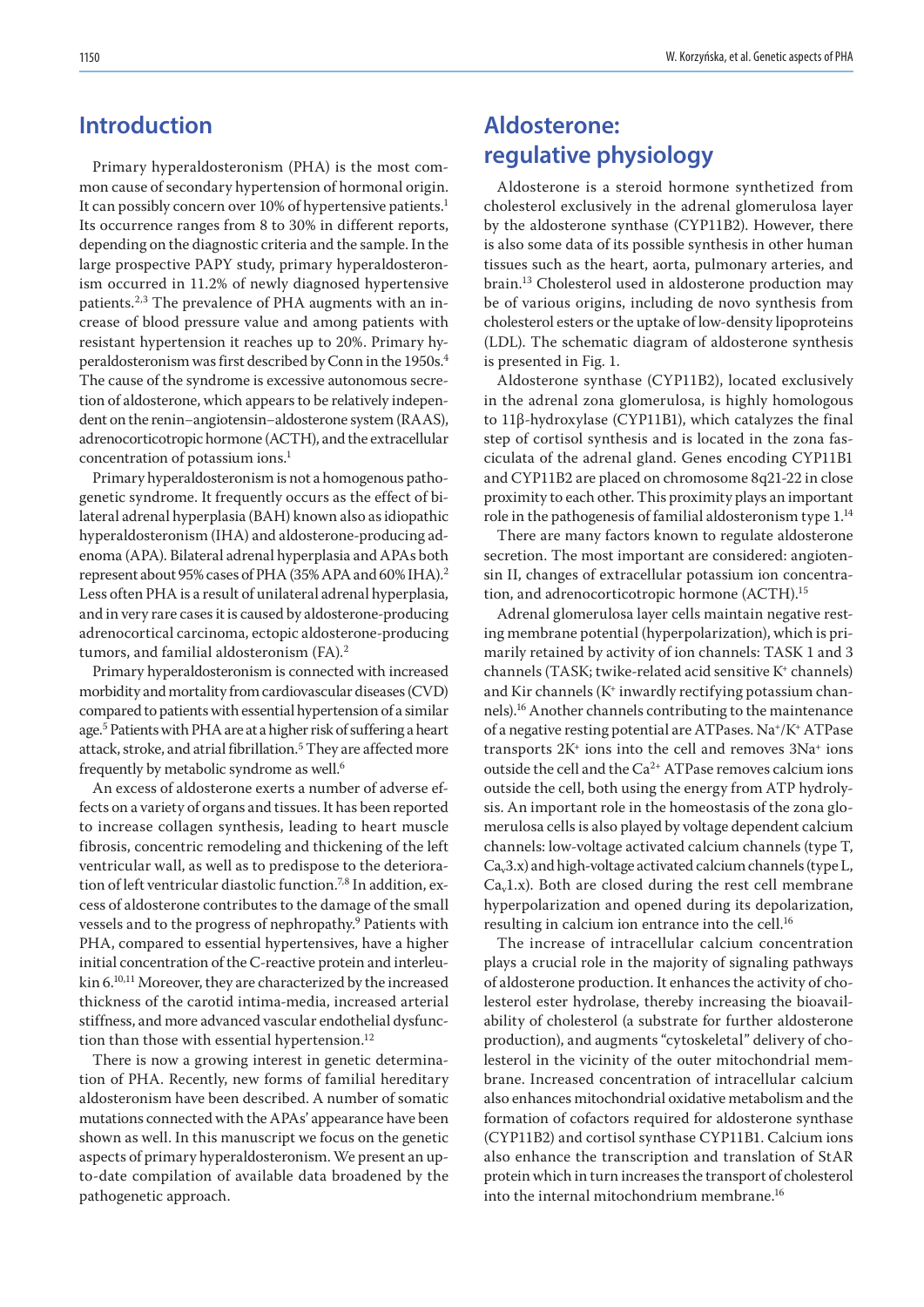

11-DEOXYCORTICOSTERONE (DOC)

Fig. 1. A schematic diagram of aldosterone synthesis. Cholesterol is transported into the mitochondrium, where it is converted to pregnenolone by enzyme CYP11A1 (desmolase). This step is strictly controlled by the steroidogenic acute regulatory protein (protein StAR). Pregnenolone is then released into the cytoplasm, where it is converted to progesterone by the HSD3B2 dehydrogenase. In a further step progesterone undergoes 21-hydroxylation mediated by CYP21A2, synthetizing 11-deoxycorticosterone (DOC). The last step of the conversion of DOC to aldosterone takes place in the mitochondria of the adrenal zona glomerulosa cells exclusively and it is catalyzed by aldosterone synthase − CYP11B2. It consists of 3 reactions: 11β-hydroxylation, 18-hydroxylation and 18-methyloxidation

The most important regulator of the aldosterone synthe-<br>  $-$  DAG activates protein kinase C (PKC), sis is angiotensin II (ATII). It has been shown that chronic stimulation of angiotensin II leads to hyperplasia of the adrenal cells and increased expression of CYP11B2 and then to excessive secretion of aldosterone.<sup>13</sup> The direct mechanism is shown in Fig. 2. Binding of angiotensin II to angiotensin II type 1 receptor (AT1R) on the adrenal zona glomerulosa cells surface leads to TASK channels, Kir 3.4 channels, and the sodium-potassium pump closure. This results in cell membrane depolarization.<sup>15</sup> The consequence of a membrane depolarization is the opening of the voltage dependent L- and T-type calcium channels allowing calcium influx into the cell. Calcium mobilization activates a cascade of calcium dependent protein kinases (calcium-calmodulin protein kinases – CaMK), which enhances the expression of aldosterone synthase.

Joining ATII to its AT1R receptor triggers also other mechanisms of aldosterone secretion. It is known to activate phospholipase C, which hydrolyzes phosphatidylinositol 4,5-bisphosphate (PIP2) into inositol 1,4,5-trisphosphate (IP3) and 1,2-diacylglycerol (DAG). These act as follows:

− IP3 stimulates the release of calcium from the endoplasmic reticulum, leading to an increase of intracellular calcium concentration and contributing to the calcium dependent protein kinases activation;

− DAG activates protein kinase C (PKC), which slows the cortisol synthesis pathway by inhibiting transcription of 17-alpha-hydroxylase (CYP17), which competitively promotes aldosterone synthesis, increasing the amount of substrate for it;

− both DAG and its metabolite 12-hydroxyeicosatetraenoic acid (12-HETE) via the protein kinase D (PKD) activate CREB proteins, which further phosphorylate and modulate the expression of StAR protein and lead to increased transcription of aldosterone synthase (CYP11B2).15

Another important factor stimulating aldosterone secretion is a change in extracellular potassium ions concentration. The increase in extracellular potassium ion concentration induces the depolarization of the adrenal glomerulosa zone cells. It leads to voltage-dependent calcium channels opening and calcium influx. Calcium mobilization results in the activation of the calcium dependent protein kinases – CaMK, which in turn phosphorylate transcription factors stimulating CYP11B2 transcription.15

Among other factors affecting the secretion of aldosterone, adrenocorticotropic hormone should be mentioned. ACTH binds to MC2R (mineralocorticoid type 2 receptor), which activates adenylate cyclase (AC). Adenylate cyclase converts ATP to cAMP, which stimulates the activity of cAMP-dependent kinases including protein kinase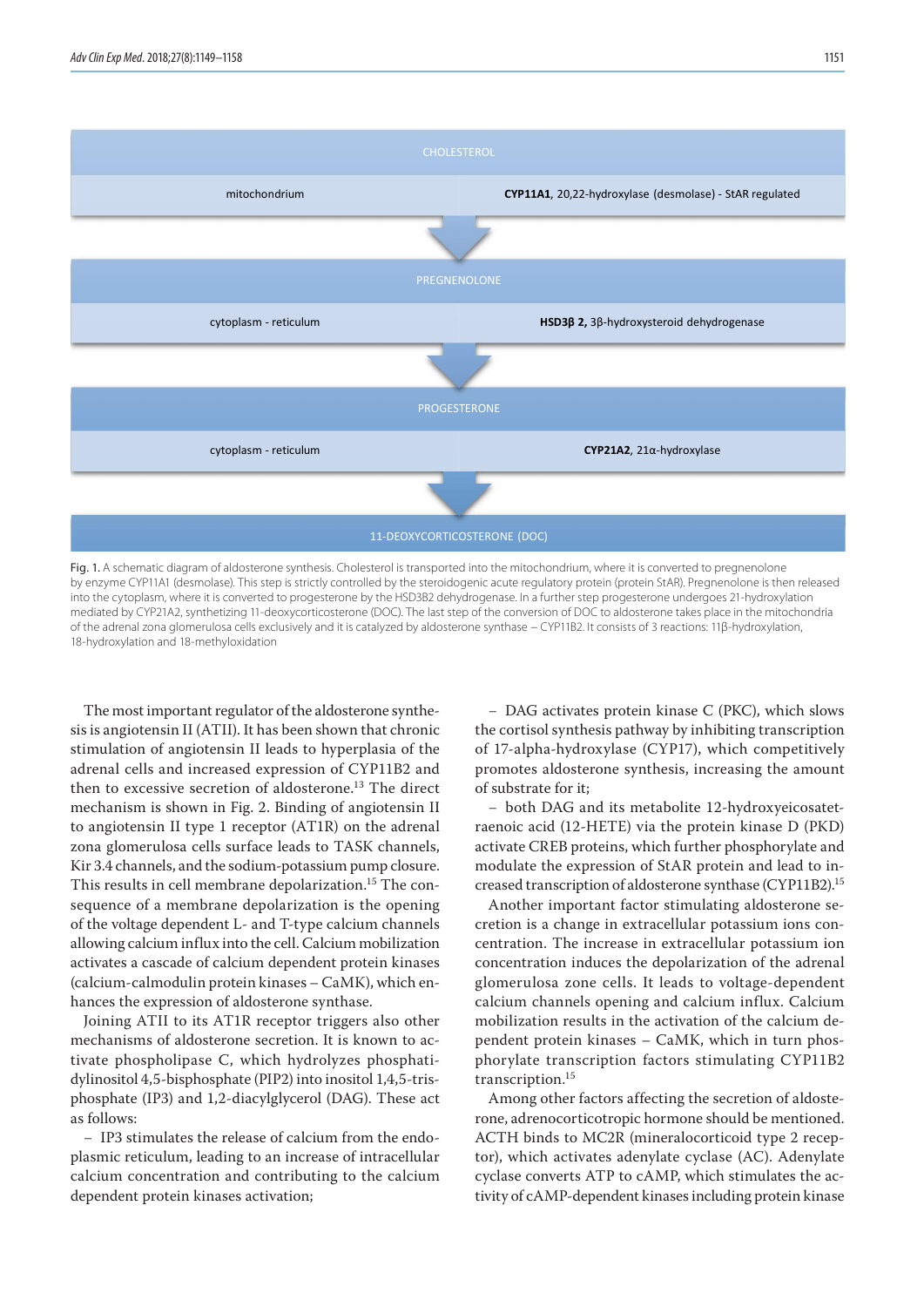

Fig. 2. A schematic diagram of rest and active ion equilibrium in the adrenal zona glomerulosa (ZG) cells. Binding of angiotensin II (AT II) to the AT1R receptor (angiotensin II type 1 receptor) on the adrenal zona glomerulosa cells surface leads to TASK channels, Kir 3.4 channels and the sodium-potassium pump closure. This results in cell membrane depolarization. The consequence of a membrane depolarization is opening of the voltage dependent L and T-type calcium channels (Cav3.x and Cav1.x) allowing calcium influx into the cell. Calcium mobilization activates a cascade of calcium dependent protein kinases (CaMK, calcium-calmodulin protein kinases), which enhances the expression of aldosterone synthase (CYP11B2) and enlarges synthesis of aldosterone

A (PKA). Protein kinase A induces a slow influx of calcium into zona glomerulosa cells by L-type calcium channels; it also regulates the transcriptional activity of CREB proteins, phosphorylates, and activates the StAR protein. The StAR protein increases the transcription of CYP11B2 and aldosterone production.<sup>15</sup> It has also been shown that, apart from cAMP pathway, ACTH stimulates the aldosterone production through macrophage-derived factor, steroidogenesis-inducing protein and calmidazolium.<sup>13</sup>

## **Somatic mutations in ion channels and hyperaldosteronism**

Widely conducted genetic studies in the recent few years help to clarify the pathogenesis of PHA and classify the disease as a channelopathy. Pathological, excessive production of aldosterone in PHA is considered to be the result of somatic mutations appearing at different levels of aldosterone synthesis: concerning not only key enzymes but the dysfunction of ion channels as well. The selected mutations in ion channel encoding genes are presented in Table 1.

#### *KCNJ5*

In 2011 Choi et al., sequenced an exome from aldosterone-producing adenomas and identified few somatic *KCNJ5* gene mutations, which made a breakthrough in the understanding of the genetics of PHA.17 The *KCNJ5* gene is located on chromosome 11q24.3 and encodes ion potassium channel Kir3.4. Under physiological conditions, Kir3.4 channel is responsible for the removal of potassium ions out of the cell and the maintenance of the membrane hyperpolarization. Together with ion-channel Kir3.1, it may form a high-active heterotetramer or less-active homotetramer. Choi et al. investigated the material from 22 APA patients and identified 2 types of somatic point mutations: G151R p.Gly151Arg, and L168R p.Leu168Arg (Table 1). Glycine − G151 is the first glycine belonging to the GYG motif (glycine−tyrosine−glycine) in the coding region of the potassium channel selectivity filter.<sup>17</sup> The side chain of leucine − L168 closely adheres to the side chain of tyrosine in mentioned GYG motif.17 The described mutations cause a loss of Kir3.4 filter selectivity, which results in intracellular sodium current and the depolarization of the cell membrane independently on AT receptor binding. Depolarization triggers an opening of the voltage-gated calcium channels and the appearance of the intracellular calcium influx. The increase in the intracellular calcium concentration initializes a cascade of mechanisms, leading to increased aldosterone production and adrenal zona glomerulosa cells proliferation as described previously. Another somatic point mutation in *KCNJ5* gene − p.Thy158Ala (T158A), which was identified by Mulatero et al. in 2012.<sup>18</sup> This mutation was earlier investigated by Choi et al. as a germline mutation in familial hyperaldosteronism type 3.17 It similarly leads to a loss of selectivity filter, sodium current influx, and cell membrane depolarization. So far, several somatic mutations in *KCNJ5* have been described – p.Ile157del, p.Glu145Gln (E145Q), and p.Trp126Arg (W126R); however, they occur extremely rarely.19−21 Recent research allowed us to identify some further mutations of *KCNJ5.*22−24 Scholl et al. described the presence of point mutations: I157K, F154C, and insertions I150\_G151insM and I144\_E145insAI, located within the coding region of the ion channel selectivity filter as well.22 Zheng et al. described different mutation c.445- 446insGAA, p.T148-T149insR, while Wang et al. identified 3 new mutations − a point mutation E147Q, an insertion mutation c.448–449insCAACAACCA and duplication G153\_G164dup.23−24 Current data allows us to estimate the prevalence of somatic *KCNJ5* gene mutations among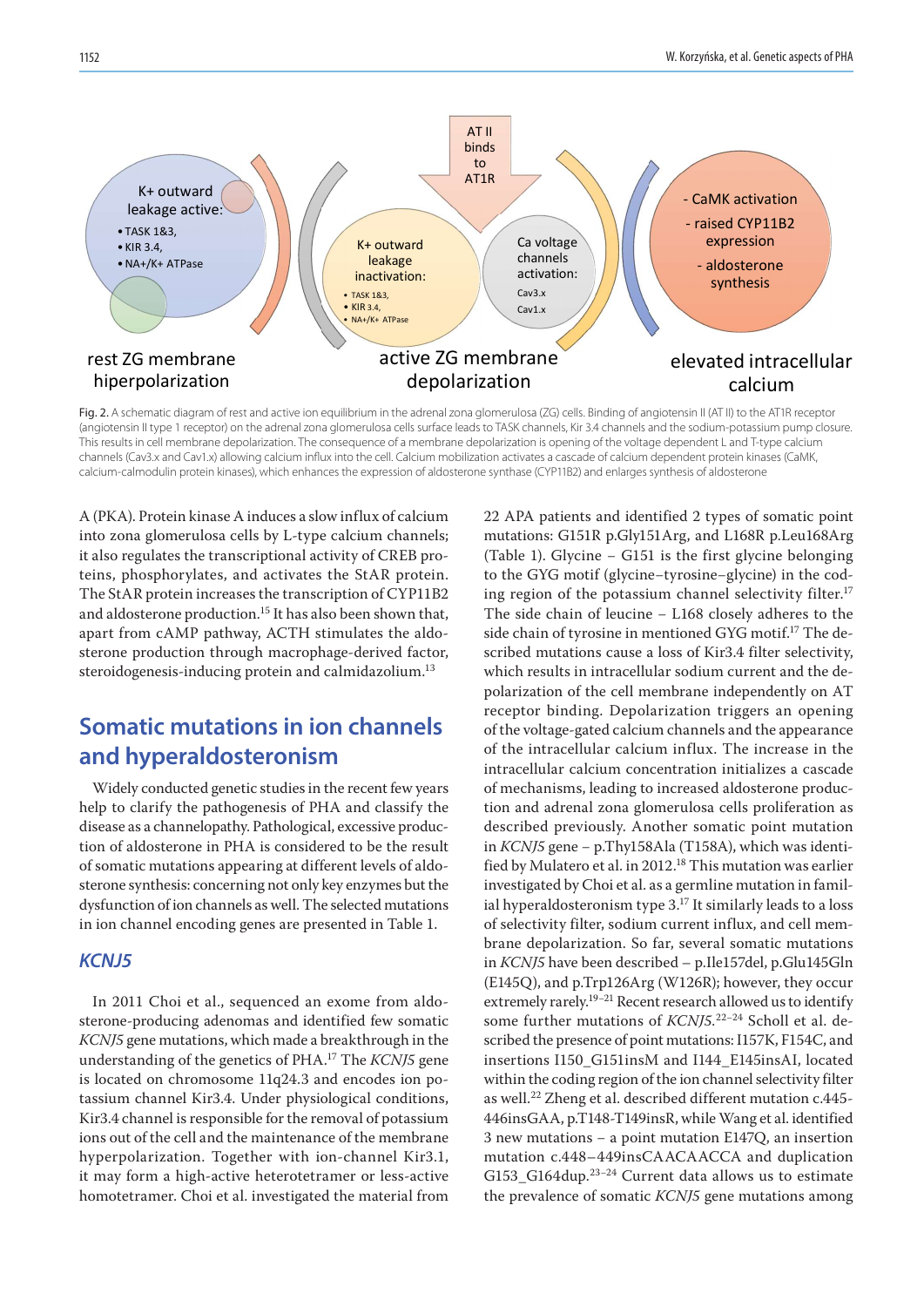#### Table 1. Mutations detected in patients with primary aldosteronism

| Gene    | Description and protein                                                                                                     | Chromosome | <b>Mutation</b>                                                                                                                                                                                                                                                                                                                                                                                  |
|---------|-----------------------------------------------------------------------------------------------------------------------------|------------|--------------------------------------------------------------------------------------------------------------------------------------------------------------------------------------------------------------------------------------------------------------------------------------------------------------------------------------------------------------------------------------------------|
| KCNJ5   | potassium voltage-gated channel subfamily J member 5<br>known as: KIR3.4, GIRK4, CIR, KATP1, LQT13                          | 11q24.3.   | somatic:<br>G151R p.Gly151Arg<br>L168R p.Leu168Arg<br>T158A p.Thy158Ala<br>p.lle157del<br>E145Q p.Glu145Gln<br>W126R p.Trp126Arg<br>I157K p.lle157Lys<br>F154C p.Phe154Cys<br>I150_G151insM<br>1144 E145insAl<br>E147Q p.Glu147Gln<br>p.G153_G164dup, c.457-492dupG-G,<br>c.448-449insCAACAACCA<br>germline:<br>T158A p.Thy158Ala<br>G151R p.Gly151Arg<br>G151E p.Gly151Glu<br>I157S p.lle157Ser |
| ATP1A1  | ATPase Na <sup>+</sup> /K <sup>+</sup> transporting subunit alpha 1                                                         | 1p21       | somatic:<br>L104R p.Leu104Arg<br>V332G p.Val332Gly<br>p.Phe100_Leu104del<br>G99R p.Gly99Arq<br>p.GluGluThrAla963Ser                                                                                                                                                                                                                                                                              |
| ATP2B3  | ATPase plasma membrane Ca <sup>2+</sup> transporting 3<br>known as: CLA2, OPCA, PMCA3, SCAX1, CFAP39, PMCA3a                | Xq28       | somatic:<br>p.Leu425_Val426del<br>p.Val426_pVal427del<br>p.Arg428-Val429del c.1281_1286delGGCTGT<br>V426G_V427Q_A428_L433del<br>p.Val424_Leu425del                                                                                                                                                                                                                                               |
| CACNA1D | calcium voltage-gated channel subunit alpha 1 D<br>known as: Ca <sub>v</sub> 1.3, CACH3, CACN4, PASNA, CCHL1A2,<br>CACNL1A2 | 3p14.3     | somatic:<br>G403R p.Gly403Arg<br>I770M p.lle770Met<br>I750M p.lle750Met<br>F747L p.Phe747Leu<br>R990H p.Arg990His<br>P1336R p.Pro1336Arg<br>V259D p.Val259Asp<br>V748I p.Val748Ile<br>germline:<br>G403R p.Gly403Asp<br>I770M p.lle770Met                                                                                                                                                        |
| CACNA1H | calcium voltage-gated channel subunit alpha 1 H<br>known as: Ca <sub>v</sub> 3.2, ECA6, EIG6, HALD4, CACNA1HB               | 16p13.3    | germline:<br>M1549V p.Met1549Val                                                                                                                                                                                                                                                                                                                                                                 |
| CTNNB1  | catenin beta 1<br>known as: CTNNB, MRD19, armadillo                                                                         | 3p22.1     | somatic:<br>S45F p.Ser45Phe<br>S45P p.Ser45Pro<br>S33C p.Ser33Cys                                                                                                                                                                                                                                                                                                                                |
| ARMC5   | armadillo repeat containing 5<br>known as: AIMAH2                                                                           | 16p11.2    | germline:<br>R898W p.Arg989Trp<br>P826H p.Pro826His<br>F14Y p.Phe14Tyr<br>L156F p.Leu156Phe<br>I170V p.lle170Val<br>G323A p.Gly323Ala<br>P507L p.Pro507Leu<br>T643M p.Thr643Met<br>G798A p.Gly798Ala                                                                                                                                                                                             |

patients with APAs to about 40%.19−21 Female patients are more often carriers of these mutations than male, which is estimated up to 56−68% of females in different reports.20,23,25,26 Aldosterone producing adenomas (APAs)

carrying *KCNJ5* gene mutation were usually larger than APAs without mutation.20,23 Furthermore, carriers of these mutations had higher excretion of aldosterone and lower serum potassium level than non-carriers.<sup>23</sup>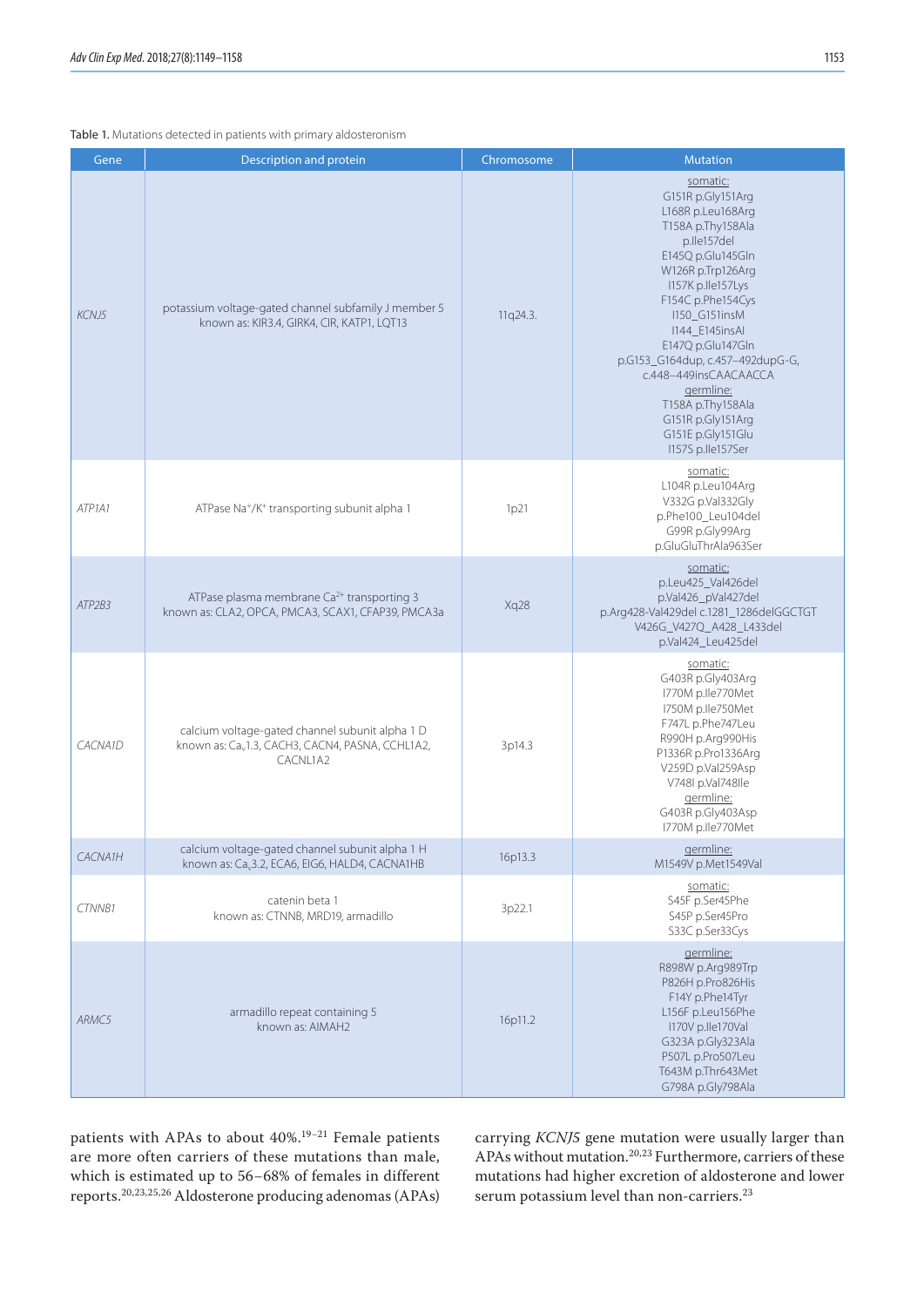### *ATP1A1* **and** *ATP2B3*

Beuschlein et al. in 2013 performed an exome sequencing of material derived from 9 patients with APA and wild type of Kir3.4 channel, and identified the presence of somatic mutations in other genes − *ATP1A1* and *ATP2B3.*<sup>27</sup> In larger material, derived from 308 patients with APA, they confirmed the presence of the *ATP1A1* and *ATP2B3* mutations in 6.8% of cases.<sup>27</sup> There was no simultaneous presence of both mutations in any case.

The *ATP1A1* gene is located on chromosome 1p21 and encodes the alpha-1 subunit Na+/K+ ATPase. The pump is composed of 10 transmembrane segments labeled from M1 to M10. As previously mentioned, it is involved in maintaining a negative membrane resting potential (Fig. 2). Mutated ATPase has a lower affinity to potassium ions. It passively transports sodium and potassium ions into the cell, which results in the depolarization of the membrane, opening of the voltage-gated calcium channels and an increase in the intracellular calcium concentration all without angiotensin II action.<sup>27</sup> The 1<sup>st</sup> mutation described by Beuschlein et al. was related to the segment M1 of ATPase – p.Leu104Arg (L104R), the 2<sup>nd</sup> to the segment M4 - p.Val332Gly (V332G), and then deletion in p.Phe100\_ Leu104del was identified. These genetic changes lead to a rupture of glutamic acid at position 334, a key area for the proper binding of the sodium and potassium ions.<sup>27</sup> Williams et al. identified another point mutation in *ATP1A1* − p.Gly99Arg (G99R), and estimated the prevalence of the *ATP1A1* mutant in about 6.3% of patients.21 Another confirmed *ATP1A1* mutation was a substitution p.GluGluThrAla963Ser in the segment M9.28 Moreover, Åkerström et al. reported 6 novel *ATP1A1* mutations and determined the frequency of their occurrence at a similar level − 6.1%.26

The *ATP2B3* gene is located on chromosome X and encodes Ca2+ ATPase, a member of the same type ATPases family as the  $Na^*/K^+$  ATPase. It is similarly composed of 10 transmembrane segments. The  $Ca^{2+}$  ATPase plays an important role in the maintenance of intracellular calcium homeostasis being responsible for the removal of calcium ions from the cell's cytoplasm. Two mutations of  $Ca^{2+}$ ATPase in the key area for calcium ion binding have been described: p.Leu425\_Val426del, p.Val426\_pVal427del.<sup>27</sup> Their presence concerns the M4 transmembrane segment of the pump and results in the improper binding of calcium ions, which impairs the function of the pump.

Further studies by Scholl et al., Åkerström et al., Dutta et al. and Murakami et al. led to the identification of further *ATP2B3* mutations including: c.1281\_1286delGGCTGT, p.Arg428-Val429del, V426G\_V427Q\_A428\_L433del, p.Val424\_Leu425del.22,26,29,30

It has been observed that (*ATP1A1* and *ATP2B3*) mutants had a higher membrane level of depolarization than the cells without mutation. Both  $Na^*/K^*$  ATPase and  $Ca^{2+}$  ATPase mutations occurred more frequently in male than female patients.<sup>27</sup> The general prevalence of these mutations in patients with APAs was estimated to about 3.0%.<sup>22,26</sup>

#### *CACNA1D*

The point mutation in the *CACNA1D* gene may lead to the development of hyperaldosteronism as well.<sup>24,26,28,31</sup> *CACNA1D* gene is located on chromosome 3p14.3 and encodes the calcium ion channel  $Ca<sub>v</sub>1.3$  belonging to the L-type voltage-dependent calcium channel family. It is composed of 4 homologous elements, each consisting of 6 membrane-spanning segments (referred to as S1 to S6). Subsequent mutations of the *CACNA1D*: p.Gly403Arg, p.Ile770Met, p.Ile750Met, p.Phe747Leu, p.Arg990His, p.Pro1336Arg, p.Val259Asp, V748I were identified by Wang et al., Åkerström et al., Azizan et al. and Scholl et al.<sup>24,26,28,31</sup> The mutations lead to the opening of the calcium channels with the lower membrane potential, which results in earlier calcium current influx, an increase in the intracellular calcium concentration and aldosterone production. The incidence of these mutations in different studies range from 3.0−7.8%. They occur more often in male than in female patients.26,31 It has been shown that dihydropyridine calcium channel blockers are weak inhibitors of  $Ca<sub>v</sub>1.3$  so that they are considered to be effective therapy in APA patients carrying *CACNA1D* mutations.<sup>31</sup>

There is also data of somatic mutations in *CTNNB1* gene in PHA patients, primarily found in some solid cancers.<sup>28,31</sup> *CTNNB1* encodes for beta catenin 1 involved in signal transduction pathways of cell growth regulation, stem cells and embryonic development. It is located on chromosome 3p22.1.<sup>32</sup> Mutations in *CTNNB1* seem to be rare in APAs.<sup>28,31,32</sup> Some authors hypothesize they are gender specific.<sup>33</sup>

## **Germline mutations and familial hyperaldosteronism**

The basis of familial hyperaldosteronism (FH) are germline mutations in genes encoding ion channels and enzymes involved in aldosterone synthesis. Mutations responsible for the excessive production of aldosterone in the familial hyperaldosteronism type I, III and IV have been identified, while the gene responsible for the FH type II still remains undetected.<sup>34</sup>

Familial hyperaldosteronism type I (FH1), known as glucocorticoid-remediable aldosteronism (GRA) affects about  $1\%$  of patients with PHA.<sup>1</sup> It is characterized by severe hypertension of early-onset, often developing before the age of 20. Its molecular basis was described by Lifton et al. in 1992.14 The essence of FH1 is the phenomenon of a crossing over between 5' promoter region of the 11 beta-hydroxylase and 3' region of the aldosterone synthase, which are situated very closely to chromosome 8. As a result of a chimeric gene creation, aldosterone secretion occurs in the zona fasciculata of the adrenal cortex, becomes the subject of ACTH action and shows a characteristic circadian rhythm similarly to cortisol. In the FH1 treatment, small doses of dexamethasone are effective, reducing blood aldosterone level reduction, and normalizing blood pressure.<sup>1</sup>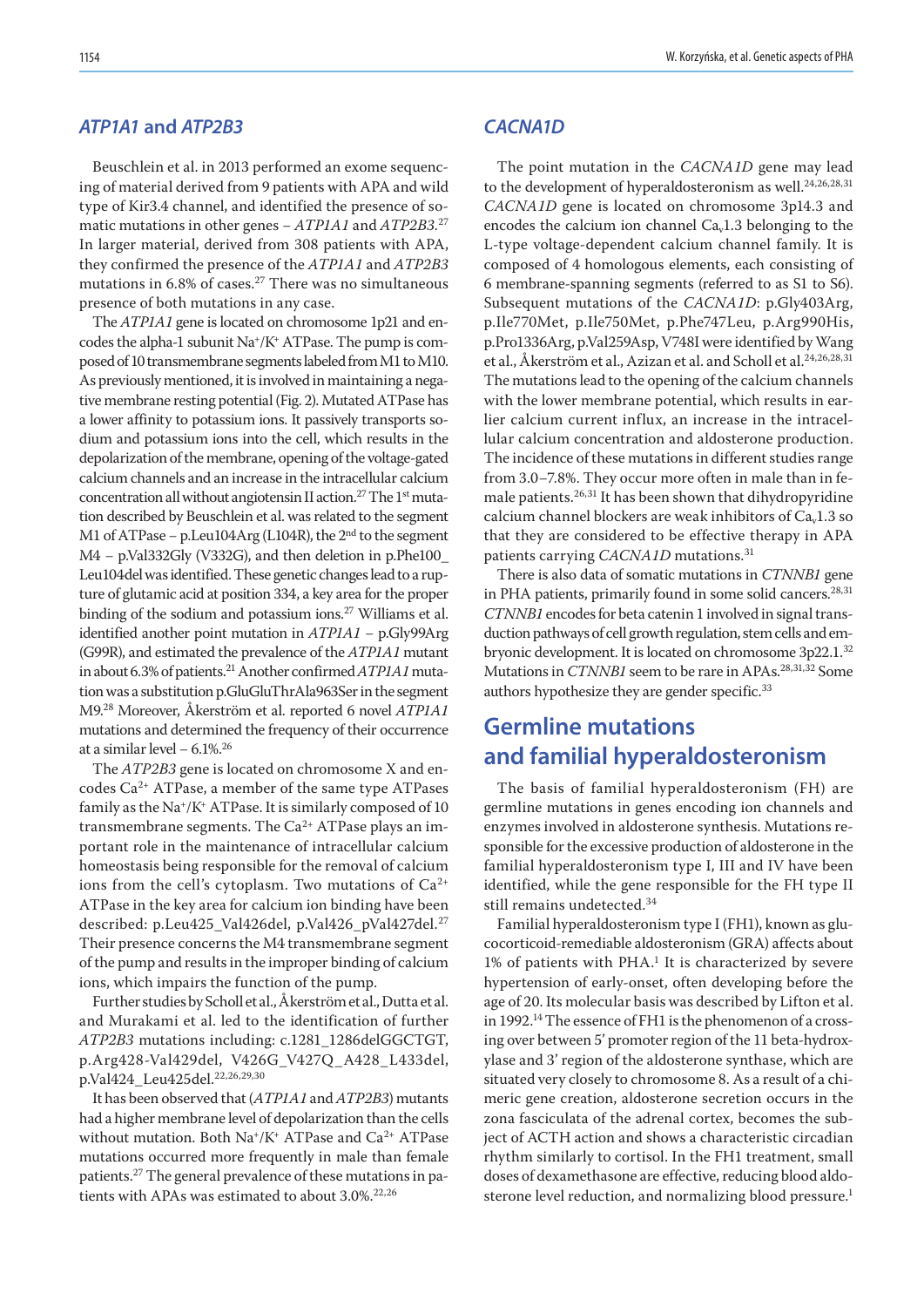Familial hyperaldosteronism type II (FH2), first described by Gordon et al. in 1991, is considered to affect up to 6% of patients with PHA. $34,35$  Phenotypically, patients with FH2 do not differ significantly from patients with sporadic PHA.<sup>34</sup> Familial hyperaldosteronism type II is mainly characterized by a positive family history of primary aldosteronism in at least 2 first-degree relatives. $^{\rm 1}$  So far, no gene responsible for the development of the disease has been determined. The linkage to the region 7p22 is also considered, but the data is controversial and requires further confirmation.36,37 There are opinions that it could be a result of familial accumulation of sporadic PHA as well.<sup>34</sup>

The first mention of another possible familial hyperaldosteronism, type III (FH3), came in 2008 from Geller et al., who described the case of a father and 2 daughters suffering from severe hypertension of early onset. It was accompanied by deep hypokalemia, massive hypertrophy of both adrenal glands, and high urine concentrations of steroid hybrids 18-oxocortisol and 18-hydroxycortisol, but with no response to dexamethasone treatment, which distinguished them completely from FH1.38 The direct pathogenesis of the syndrome was unknown until Choi et al. described a similar case of a family. They performed sequencing of the *KCNJ5* gene and identified a germline heterozygous point mutation - T158, which allowed to distinguish a new familial hyperaldosteronism type III (FH3).17 The mutation involves threonine − T158 lying in the area of potassium ion filter selectivity and results in the loss of its selectivity. This leads to an increased sodium inward current, cell membrane depolarization and the opening of the voltage-gated calcium channels. Calcium mobilization activates a cascade of calcium signaling pathways resulting in constantly increased aldosterone production and autonomous proliferation of glomerulosa cells.17 Scholl et al. identified the germline *KCNJ5* mutations of: G151R and G151E, while another one − I157S – was described by Charmandari et al.<sup>39,40</sup> It was observed that the G151R and T158A mutation carriers are characterized by severe aldosteronism escalating with age, a significant adrenal hyperplasia, and poor response to treatment with spironolactone. On the other hand, patients carrying the G151E mutation do not have adrenal hyperplasia, the disease has early onset, but a mild course; they also better respond to treatment with spironolactone. According to Scholl et al., this may be a result of increased apoptosis of cells with this type of mutation.<sup>39</sup>

Very recently, Scholl et al. performed an exome sequencing in 40 unrelated patients with early onset of hypertension by the age of 10 and hyperaldosteronism.<sup>41</sup> They revealed the same heterozygous mutation in the *CACNA1H* gene - M1549V in 5 (12.5%) subjects. It allowed us to identify a new type IV of familial aldosteronism (FH4). The *CACNA1H* gene is located on chromosome 16p13.3 and encodes the  $\alpha$ 1 subunit of the T-type voltage dependent calcium channel Cav3.2. The *CACNA1H* mutation results in impaired channel activation and slower inactivation,

which consequently leads to increased intracellular Ca<sup>2+</sup> concentration and aldosterone production.<sup>41</sup>

Consecutive studies among patients with primary aldosteronism phenotype revealed germline mutations in *CACNA1D* gene. CACNA1D encodes for L-type voltage dependent calcium channel  $Ca<sub>v</sub>1.3$ . Two point germline mutations: p.Gly403Asp and p.Ile770Met in the *CACNA1D* gene were present in 2 of 100 tested patients with early onset of PH.31 Because the representation (2%) of this germline mutation was too small, new familial phenotype of primary aldosteronism has not been determined. Interestingly, patients who carried these mutations presented numerous additional symptoms besides hypertension, such as cerebral palsy, cortical blindness, seizures, spastic quadriplegia, neuromuscular disorders or mental retardation. It may suggest a much broader impact of these mutations on other cells and tissues, especially since it is known that beside adrenal glomerulosa cells the *CACNA1D* expression was detected in other tissues like heart, neurons, cochlear hair cells, muscle cells, and others.<sup>31,42</sup>

In patients with PHA the ARMC5 genetic alterations were also identified.<sup>43</sup> This tumor-suppressor gene was originally found in cortisol-producing macronodular adrenal hyperplasia. ARMC5 gene is located on chromosome 16p11.2 and is a member of the ARM (armadillo/ beta-catenin-like repeat) superfamily. The ARM-repeat is a 42 amino acids motif repeated tandemly.44 It is implicated in protein-protein interactions. In 56 PHA patients Zilbermint et al. identified 12 germline ARMC5 mutations in 20 unrelated and 2 related patients (39.3%), especially African Americans.43 Recently, Mulatero et al. described 18 successive ARMC5 mutations in Caucasian patients.45 There is little available data; however, germline ARMC5 variants might be associated with PHA.

## **Polymorphisms of genes encoding ion channels**

Given the association between the *KCNJ5* gene mutations and primary aldosteronism, establishing the relationship between genetic polymorphisms in *KCNJ5* and susceptibility to PHA in hypertensive population seems to be important. Murthy et al. suggested a possible link of PHA with the E282Q polymorphism, which was found in 12 out of 251 patients with PHA (it is about 5%).<sup>46</sup> Li et al. evaluated some associations of the rs3740835 (C/A) and rs2604204 (A/C) *KCNJ5* polymorphisms with unilateral and bilateral aldosteronism. The study included 1,043 hypertensive patients (83 with unilateral aldosteronism, 142 with bilateral aldosteronism, and 818 with essential hypertension). Researchers showed a possible link between rs3740835 (C/A) polymorphism and unilateral hyperaldosteronism, but did not find the relationship with respect to bilateral hyperaldosteronism. The association between the rs2604204 (A/C) polymorphism and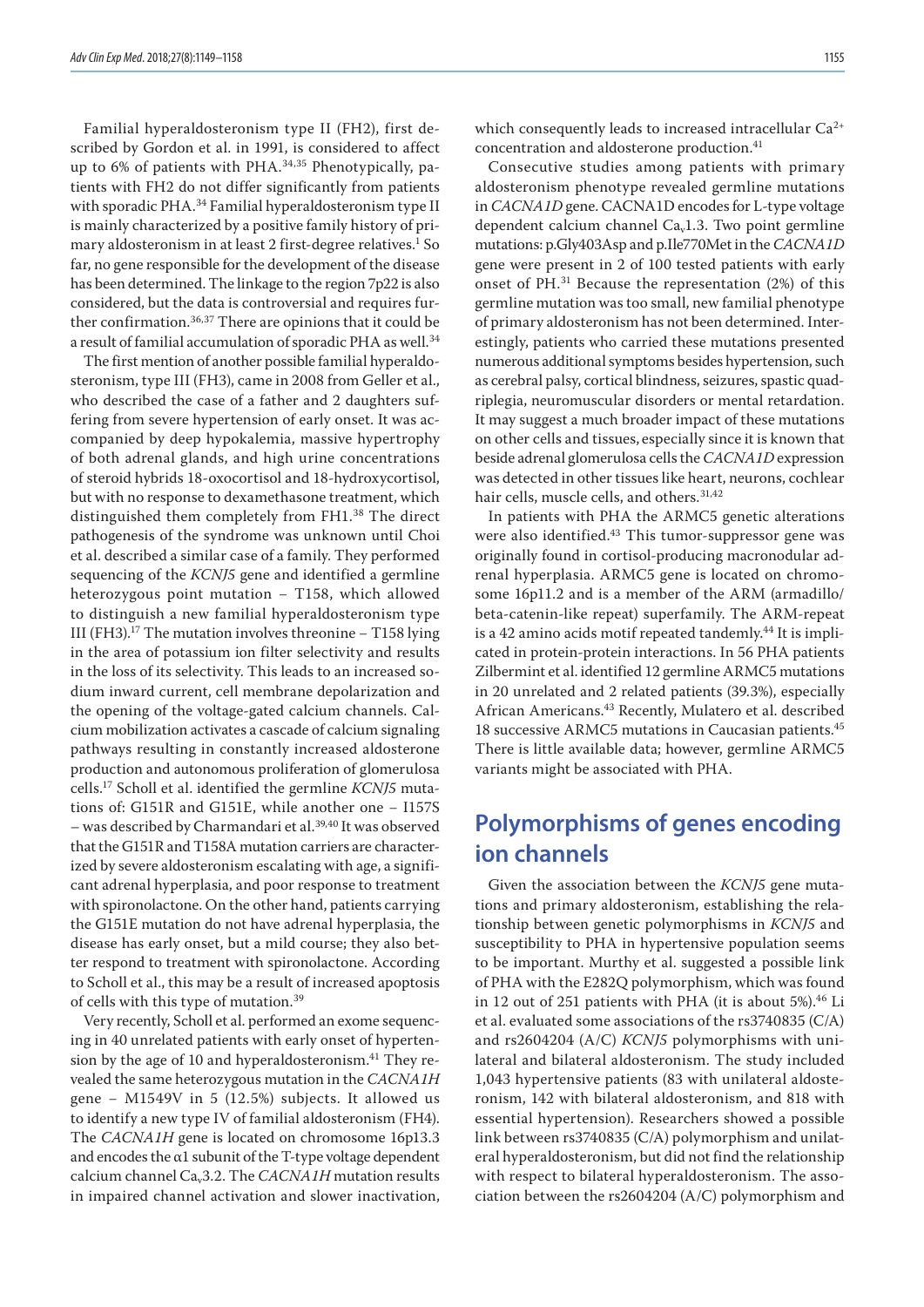either unilateral or bilateral hyperaldosteronism has not been confirmed.47

So far, a small number of studies does not allow us to establish a unique link between polymorphisms of the *KCNJ5* gene and primary aldosteronism. Analysis of the *KCNJ5*  polymorphisms, and possibly of the other above-mentioned genes, e.g. *CACNA1D*, requires further research.

## **Mutations and polymorphisms in aldosterone synthase gene**

Aldosterone synthase, the key enzyme involved in the last step of aldosterone synthesis, is encoded by the *CYP11B2* gene. The association between *CYP11B2* polymorphisms and excessive production of aldosterone and hypertension have been investigated. However, the data is divergent about the relationship between aldosterone synthase gene polymorphisms and hyperaldosteronism.

There are 2 common polymorphisms of the *CYP11B2* gene: C to T substitution in position – 344 and a variant of intron 2. The first polymorphism C-344T is located in the promoter area of aldosterone synthase and is related to steroidogenic factor binding protein (SF-1) involved in the regulation of CYP11B2 transcription. The second polymorphism, a variant of intron 2, is also known as a conversion allele because of the transference of the part of intron 2 of CYP11B1 to CYP11B2.48

A possible association between C-344T polymorphism and serum aldosterone level in normotensive patients was described by Paillard in 1999. It was suggested that the presence of the allele T is associated with a higher level of serum aldosterone.49

In 2007 Sokooian et al. performed a meta-analysis concerning the linkage of the C-344T polymorphism with primary hypertension. They analyzed the data from 19 studies (mainly case-control and cohort studies) involving 5,343 patients with primary hypertension and 5,882 individuals from the control group. This analysis showed a relationship between -344C allele (CC genotype) with a 17% reduction of the risk of hypertension compared to homozygous genotype TT.<sup>50</sup> A further meta-analysis performed by Li et al., based on 29 studies (8,482 case and 8,560 controls) of the Chinese population, also suggested a significant association of C-344T polymorphism with hypertension.<sup>51</sup> On the contrary, the study of Chen et al. did not confirm the association of this polymorphism with increased susceptibility to hypertension.<sup>52</sup> The latter meta-analysis consisted of 18 studies (4,739 case and 3,793 controls).

Inglis et al. evaluated the relationship between the *CYP11B2* polymorphisms and increased secretion of aldosterone in patients with hormonally active adrenal adenoma. The frequency of the 344T allele and conversion allele differed significantly in APA patients when compared to the healthy control group. However, these researchers did not find statistical significance in the frequency of these alleles in the material from APAs in relation to the control genomic DNA. It is assumed that these genotypes may rather predispose people to an increased aldosterone production than to tumor growth.53 Jia et al. performed a meta-analysis of available case-control studies to assess the relationship between *CYP11B2* polymorphisms and primary hyperaldosteronism. They analyzed 7 studies concerning T-344C substitution (which were attended by 621 case and 1,027 controls) and 3 studies of the A2718G polymorphism (327 case and 336 controls). The study group consisted of patients with idiopathic aldosteronism (IHA) or aldosterone producing adenoma (APA), while patients with essential hypertension or without hypertension were included in the control group. The researchers found a relationship between T-344C polymorphism (recessive model) with idiopathic aldosteronism, but did not observe a similar relationship between patients with adrenal adenomas. There was no sufficient evidence and data to establish the relationship with the A2718G polymorphism and increased risk of PHA. Their study suggests that the -344C allele may be associated with a lower risk of developing idiopathic primary aldosteronism.<sup>54</sup>

The association between transcription rate of *CYP11B2*  gene and its own polymorphism T-1651C was studied. Mc-Manus et al. found that the transcriptional repressor − APEX1 binds the -1651T allele stronger than the -1651C allele, which results in reduced *CYP11B2* expression and consequently lower aldosterone production. The authors also reported a correlation between the variant -1651T and lower excretion rates of aldosterone metabolites.<sup>55</sup>

### **Summary**

Primary hyperaldosteronism is an important clinical problem, considering its high prevalence among hypertensive subjects and unequivocally increased cardiovascular risk. Elucidating the pathophysiology and improving diagnostics of the disease is of great concern. Widely conducted genetic studies have shed new light on the pathogenesis of PHA, classifying primary hyperaldosteronism as a channelopathy. There is a significant frequency of somatic and germline mutations in ion channel encoding genes in PHA patients. The data is still inconsistent. In fact, there is numerous evidence of a predicted significance available in the literature; however, there is still a lack of a so-called "game changer" bringing the final conclusion for therapeutic and, hopefully, preventive strategies for the whole population. The possible link between gene polymorphism of aldosterone synthase or ion channels and both primary hypertensive disease and primary aldosteronism requires further research. The genetic investigation hopes to find new solutions for the future. Identifying carriers of potentially prognostic genetic variants would not only contribute to a more precise diagnosis, but to the development of a specific, new treatment as well.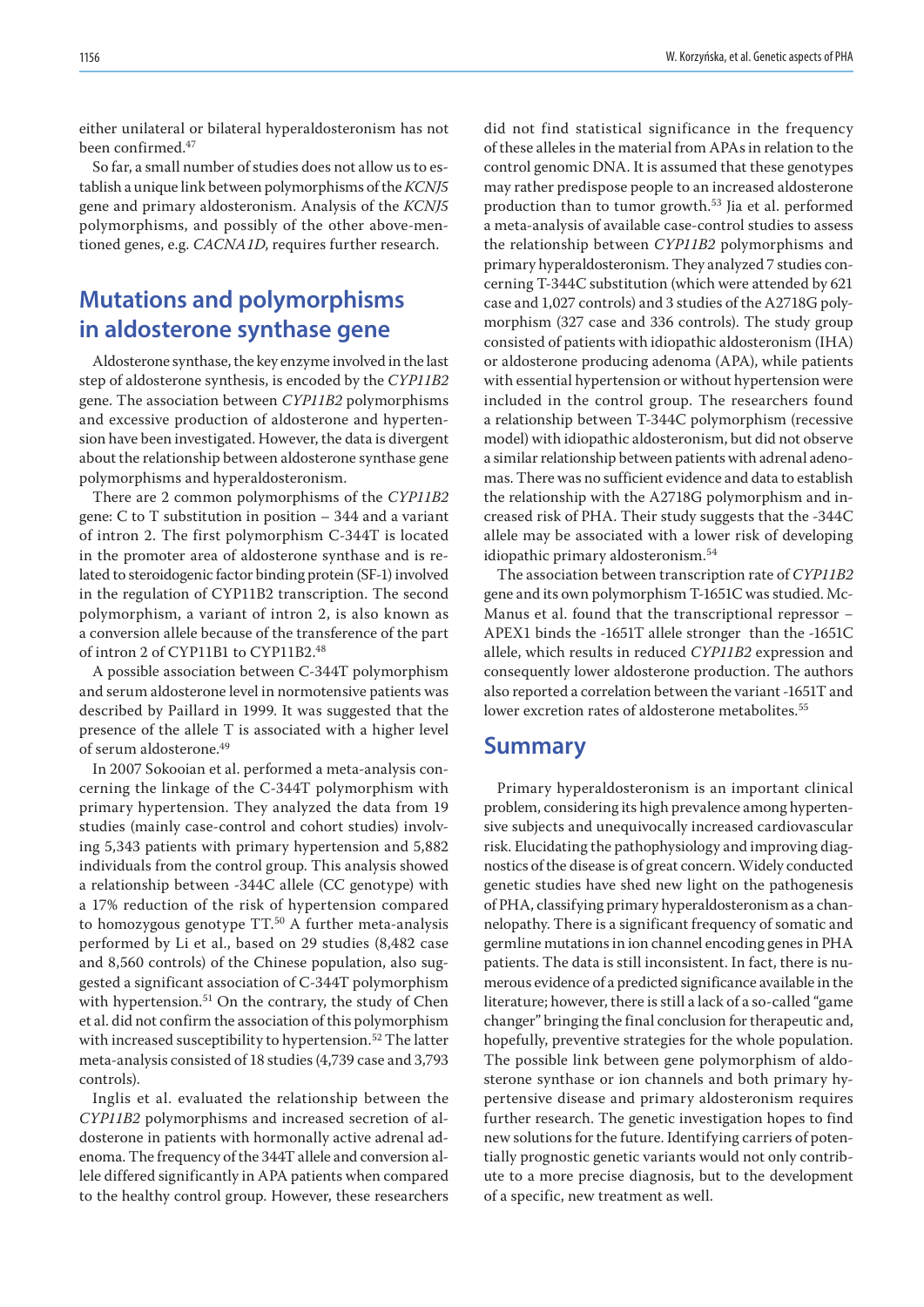#### **References**

- 1. Funder JW, Carey RM, Mantero F, et al. Case detection, diagnosis, and treatment: An endocrine society clinical practice guideline. *J Clin Endocrinol Metab*. 2016;101:1889–1916.
- 2. Fagugli RM, Taglioni C. Changes in the perceived epidemiology of primary hyperaldosteronism. *Int J Hypertens*. 2011;2011:162804.
- 3. Rossi GP, Bernini G, Caliumi C, et al. A prospective study of the prevalence of primary aldosteronism in 1,125 hypertensive patients. *J Am Coll Cardiol*. 2006;48:2293–2300.
- 4. Conn JW. Primary aldosteronism, a new clinical syndrome. *J Lab Clin Med*. 1955;45:3–17.
- 5. Milliez P, Girerd X, Plouin PF, Blacher J, Safar ME, Mourad JJ. Evidence for an increased rate of cardiovascular events in patients with primary aldosteronism. *J Am Coll Cardiol*. 2005;45:1243–1248.
- 6. Fallo F, Veglio F, Bertello C, et al. Prevalence and characteristics of the metabolic syndrome in primary aldosteronism. *J Clin Endocrinol Metab*. 2006;91:454–459.
- Weber KT, Brilla CG. Pathological hypertrophy and cardiac interstitium. Fibrosis and renin−angiotensin−aldosterone system. *Circulation*. 1991;83:1849–1865.
- 8. Stowasser M, Sharman J, Leano R, et al. Evidence for abnormal left ventricular structure and function in normotensive individuals with familial hyperaldosteronism type I. *J Clin Endocrinol Metab*. 2005;90: 5070–5076.
- 9. Sechi LA, Fabio A, Bazzocchi M, Uzzau A, Catena C. Intrarenal hemodynamics in primary aldosteronism before and after treatment. *J Clin Endocrinol Metab*. 2009;94:1191–1197.
- 10. Freel EM, Mark PB, Weir RAP, et al. Demonstration of blood pressureindependent noninfarct myocardial fibrosis in primary aldosteronism: A cardiac magnetic resonance imaging study. *Circ Cardiovasc Imaging*. 2012;5:740–747.
- 11. Staermose S, Marwick TH, Gordon RD, Cowley D, Dowling A, Stowasser M. Elevated serum interleukin 6 levels in normotensive individuals with familial hyperaldosteronism type 1. *Hypertension*. 2009;53:31–33.
- 12. Bernini G, Galetta F, Franzoni F, et al. Arterial stiffness, intima-media thickness and carotid artery fibrosis in patients with primary aldosteronism. *J Hypertens*. 2008;26:2399–2405.
- 13. Connell JMC, Davies E. The new biology of aldosterone. *J Endocrinol*. 2005;186:1–20.
- 14. Lifton RP, Dluhy RG, Powers M, et al. A chimaeric 11 beta-hydroxylase/aldosterone synthase gene causes glucocorticoid-remediable aldosteronism and human hypertension. *Nature*. 1992;355:262–265.
- 15. Hattangady NG, Olala LO, Bollag WB, Rainey WE. Acute and chronic regulation of aldosterone production. *Mol Cell Endocrinol*. 2012;350:151–162.
- 16. Guagliardo NA, Yao J, Hu C, Barrett PQ: Minireview: Aldosterone biosynthesis: Electrically gated for our protection. *Endocrinology*. 2012;153:3579–3586.
- 17. Choi M, Scholl UI, Yue P, et al. K<sup>+</sup> channel mutations in adrenal aldosterone-producing adenomas and hereditary hypertension. *Science*. 2011;331:768–772.
- 18. Mulatero P, Tauber P, Zennaro MC, et al. KCNJ5 mutations in European families with nonglucocorticoid remediable familial hyperaldosteronism. *Hypertension*. 2012;59:235–240.
- 19. Azizan EAB, Murthy M, Stowasser M, et al. Somatic mutations affecting the selectivity filter of KCNJ5 are frequent in 2 large unselected collections of adrenal aldosteronomas. *Hypertension*. 2012;59:587–591.
- 20. Åkerström T, Crona J, Delgado Verdugo A, et al. Comprehensive resequencing of adrenal aldosterone producing lesions reveal three somatic mutations near the KCNJ5 potassium channel selectivity filter. *PLoS One*. 2012;7:1–7.
- 21. Williams TA, Monticone S, Schack VR, et al. Somatic ATP1A1, ATP2B3, and KCNJ5 mutations in aldosterone-producing adenomas. *Hypertension*. 2014;63:188–195.
- 22. Scholl UI, Healy JM, Thiel A, et al. Novel somatic mutations in primary hyperaldosteronism are related to the clinical, radiological and pathological phenotype. *Clin Endocrinol* (*Oxf*). 2015;83:779–789.
- 23. Zheng FF, Zhu LM, Nie AF, et al. Clinical characteristics of somatic mutations in Chinese patients with aldosterone-producing adenoma. *Hypertension*. 2015;65:622–628.
- 24. Wang B, Li X, Zhang X, et al. Prevalence and characterization of somatic mutations in Chinese aldosterone-producing adenoma patients. *Medicine* (*Baltimore*). 2015;94:e708.
- 25. Zennaro MC, Jeunemaitre X, Boulkroun S. Integrating genetics and genomics in primary aldosteronism. *Hypertension*. 2012;60:580–588.
- 26. Åkerström T, Willenberg HS, Cupisti K, et al. Novel somatic mutations and distinct molecular signature in aldosterone-producing adenomas. *Endocr Relat Cancer*. 2015;22:735–744.
- 27. Beuschlein F, Boulkroun S, Osswald A, et al. Somatic mutations in ATP1A1 and ATP2B3 lead to aldosterone-producing adenomas and secondary hypertension. *Nat Genet*. 2013;45:440–442.
- 28. Azizan EA, Poulsen H, Tuluc P, et al. Somatic mutations in ATP1A1 and CACNA1D underlie a common subtype of adrenal hypertension. *Nat Genet*. 2013;45:1055–1060.
- 29. Dutta RK, Welander J, Brauckhoff M, et al. Complementary somatic mutations of KCNJ5, ATP1A1, and ATP2B3 in sporadic aldosterone producing adrenal adenomas. *Endocr Relat Cancer*. 2014;21:3–6.
- 30. Murakami M, Yoshimoto T, Minami I, et al. A novel somatic deletion mutation of ATP2B3 in aldosterone-producing adenoma. *Endocr Pathol*. 2015;26:328–333.
- 31. Scholl UI, Goh G, Stölting G, et al. Somatic and germline CACNA1D calcium channel mutations in aldosterone-producing adenomas and primary aldosteronism. *Nat Genet*. 2013;45:1050–1054.
- 32. CTNNB1 catenin beta 1. ncbi.nlm.nih.gov https://www.ncbi.nlm.nih. gov/gene/1499. Updated June 10, 2018. Accessed June 13, 2018.
- 33. Dutta RK, Soderkvist P, Grimm O. Genetics of primary hyperaldosteronism. *Endocr Relat Cancer*. 2016;23:R437–R454.
- 34. Mulatero P, Tizzani D, Viola A, et al. Prevalence and characteristics of familial hyperaldosteronism: The PATOGEN study (Primary aldosteronism in TOrino-GENetic forms). *Hypertension*. 2011;58:797–803.
- 35. Gordon RD, Stowasser M, Tunny TJ, Klemm SA, Finn WL, Krek AL. Clinical and pathological diversity of primary aldosteronism, including a new familial variety. *Clin Exp Pharmacol Physiol*. 1991;18:283–286.
- 36. So A, Duffy DL, Gordon RD, et al. Familial hyperaldosteronism type II is linked to the chromosome 7p22 region but also shows predicted heterogeneity. *J Hypertens*. 2005;23:1477–1484.
- 37. Carss KJ, Stowasser M, Gordon RD, O'Shaughnessy KM. Further study of chromosome 7p22 to identify the molecular basis of familial hyperaldosteronism type II. *J Hum Hypertens*. 2011;25:560–564.
- 38. Geller DS, Zhang J, Wisgerhof MV, Shackleton C, Kashgarian M, Lifton RP. A novel form of human mendelian hypertension featuring nonglucocorticoid − remediable aldosteronism. *J Clin Endocrinol Metab.* 2008;93:3117–3123.
- 39. Scholl UI, Nelson-Williams C, Yue P, et al. Hypertension with or without adrenal hyperplasia due to different inherited mutations in the potassium channel KCNJ5. *Proc Natl Acad Sci USA*. 2012;109:2533–2538.
- 40. Charmandari E, Sertedaki A, Kino T, et al. A novel point mutation in the KCNJ5 gene causing primary hyperaldosteronism and earlyonset autosomal dominant hypertension. *J Clin Endocrinol Metab.* 2012;97:1532–1539.
- 41. Scholl UI, Stolting G, Nelson-Williams C. Recurrent gain of function mutation in calcium channel CACNA1H causes early-onset hypertension with primary aldosteronism. *Elife*. 2015;4:e06315. doi: 10.7554/eLife.06315
- 42. CACNA1D Gene. genecards.org. https://www.genecards.org/cgi-bin/ carddisp.pl?gene=CACNA1D. Accessed July 27, 2016.
- 43. Zilbermint M, Xekouki P, Faucz FR, et al. Primary aldosteronism and ARMC5 variants. *J Clin Endocrinol Metab*. 2015;100:E900–909.
- 44. ARMC5 armadillo repeat containing 5. ncbi.nlm.nih.gov. https:// www.ncbi.nlm.nih.gov/gene/79798. Updated June 3, 2018. Accessed June 13, 2018.
- 45. Mulatero P, Schiavi F, Williams TA, et al. ARMC5 mutation analysis in patients with primary aldosteronism and bilateral adrenal lesions. *J Hum Hypertens*. 2016;30:374–378.
- 46. Murthy M, Xu S, Massimo G, et al. Role for germline mutations and a rare coding single nucleotide polymorphism within the KCNJ5 potassium channel in a large cohort of sporadic cases of primary aldosteronism. *Hypertension*. 2014;63:783–789.
- 47. Li N, Shi C, Li H, et al. Association of KCNJ5 gene rs3740835(C/A) and rs2604204(A/C) polymorphism with unilateral and bilateral primary aldosteronism. *Chinese J Med Genet*. 2014;31:233–237.
- 48. White PC, Slutsker L. Haplotype analysis of CYP11B2. *Endocr Res*. 1995; 21:437–442.
- 49. Paillard F, Chansel D, Brand E, et al. Genotype-phenotype relationships for the renin–angiotensin–aldosterone system in a normal population. *Hypertension*. 1999;34:423–429.